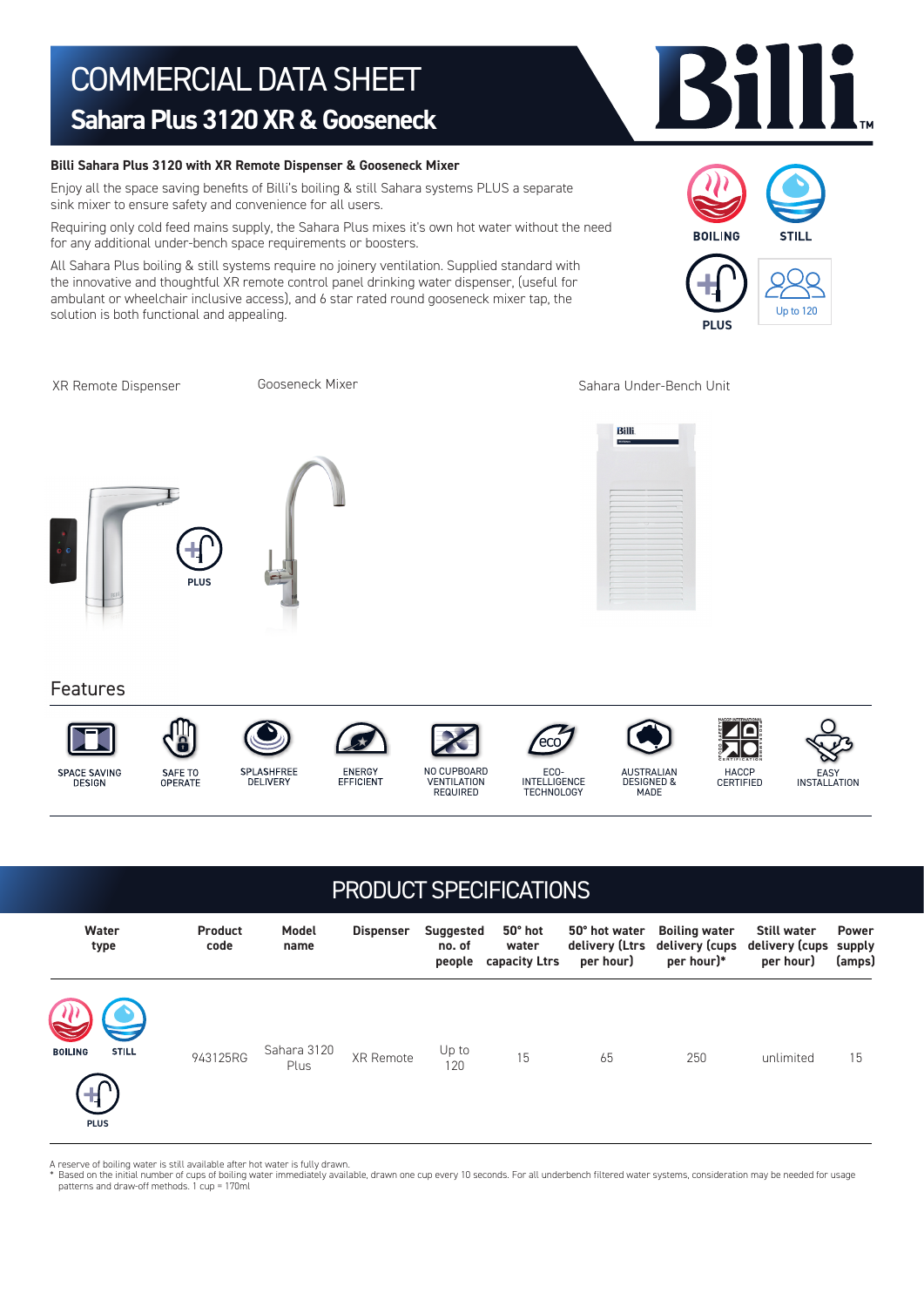### **Accessories**

**992800 -** 70mm Riser & Font **992820 -** 70mm Riser **992803** - 120mm Riser & Font **992830** - 120mm Riser **990714** - Tubing Extension Kit for Plus unit - 1.8mtrs Finishes

Standard Finish

CH - Chrome

Add the Finish code to the Product Code to finalise your specification, eg. 943125RGCH

## TECHNICAL DRAWINGS





### PRODUCT DIMENSIONS